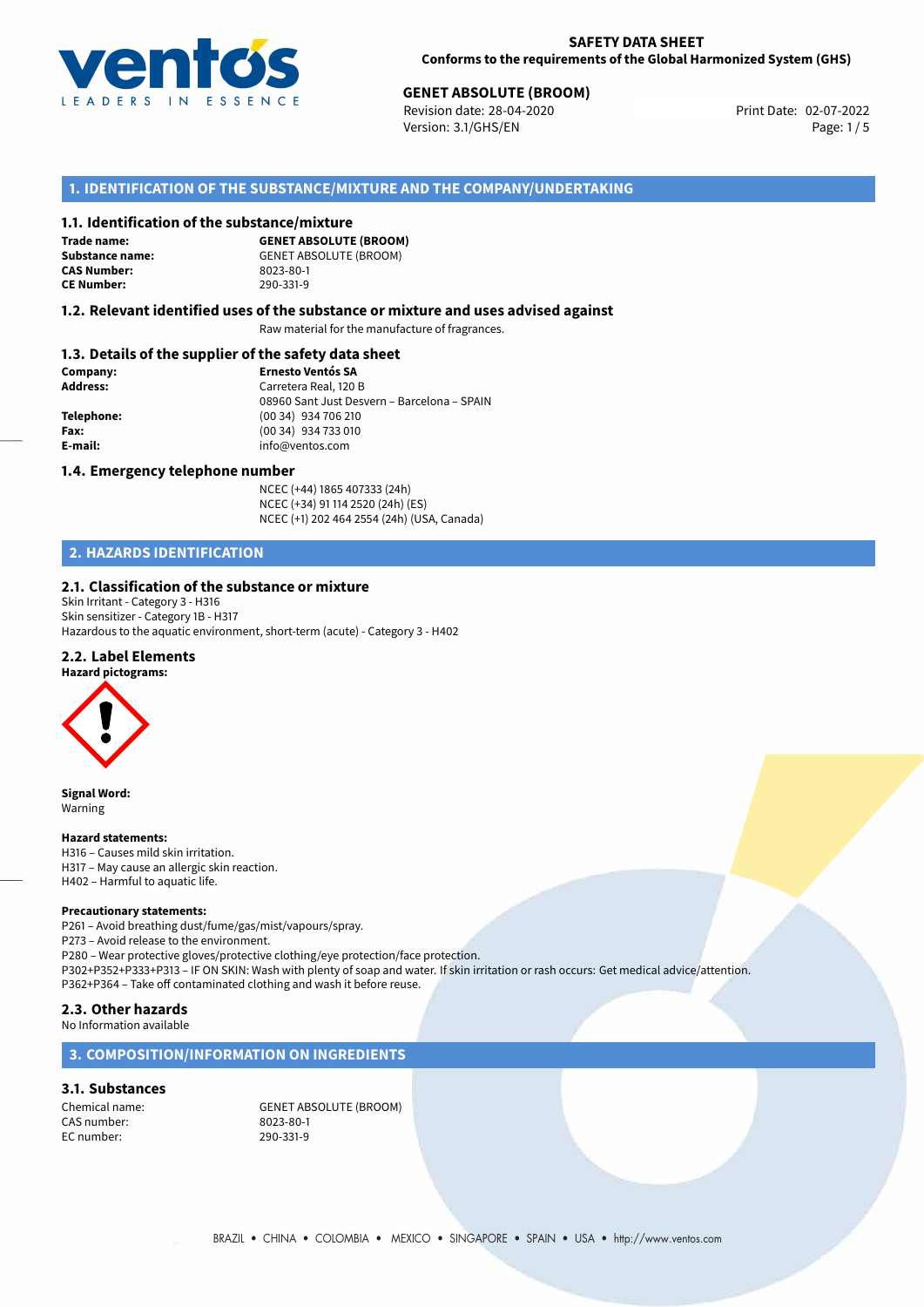

# 02-07-2022 **GENET ABSOLUTE (BROOM)**

Revision date: 28-04-2020 Version: 3.1/GHS/EN Page: 2 / 5

#### **Hazardous constituents:**

| <b>Chemical Name</b> | % (w/w)       | <b>CAS No</b><br><b>EC No</b> | <b>Classification according to GHS</b>                                                                                                                                                                                                                                                                                                                                                 |
|----------------------|---------------|-------------------------------|----------------------------------------------------------------------------------------------------------------------------------------------------------------------------------------------------------------------------------------------------------------------------------------------------------------------------------------------------------------------------------------|
| 1-OCTEN-3-OL         | $>1$ ; $<$ 10 | 3391-86-4<br>222-226-0        | Flammable Liquids - Category 4 - H227<br>Acute Toxicity - Category 3 (oral) - H301<br>Acute Toxicity - Category 4 (inhalation) - H332<br>Acute Toxicity - Category 5 (dermal) - H313<br>Skin Irritant - Category 2 - H315<br>Eye Irritant - Category 2A - H319<br>Skin sensitizer - Category 1B - H317<br>Hazardous to the aquatic environment, short-term (acute) - Category 2 - H401 |

[See the full text of the hazard statements in section 16.](#page-4-0)

## **3.2. Mixtures**

Not applicable.

#### **4. FIRST-AID MEASURES**

#### **4.1. Description of necessary first aid measures**

| Ingestion:    | Rinse mouth with water.                                                                                               |
|---------------|-----------------------------------------------------------------------------------------------------------------------|
|               | Obtain medical advice.                                                                                                |
|               | Keep at rest. Do not induce vomiting.                                                                                 |
| Eye contact:  | In case of contact with eyes, rinse immediately with plenty of water for at least 15 minutes and seek medical advice. |
| Inhalation:   | Remove person to fresh air and keep at rest.                                                                          |
|               | Seek immediate medical advice.                                                                                        |
| Skin contact: | Take off immediately all contaminated clothing.                                                                       |
|               | Thoroughly wash affected skin with soap and water.                                                                    |
|               | Seek medical attention if symptoms persist.                                                                           |

#### **4.2. Most important symptoms and effects, both acute and delayed**

No information available.

#### **4.3. Indication of any immediate medical attention and special treatment needed**

No information available.

### **5. FIRE-FIGHTING MEASURES**

#### **5.1. Extinguishing Media**

Water spray, carbon dioxide, dry chemical powder or appropriate foam. For safety reasons do not use full water jet.

#### **5.2. Special hazards arising from the substance or mixture**

Known or Anticipated Hazardous Products of Combustion: Emits toxic fumes under fire conditions.

#### **5.3. Advice for firefighters**

High temperatures can lead to high pressures inside closed containers. Avoid inhalation of vapors that are created. Use appropriate respiratory protection. Do not allow spillage of fire to be poured into drains or watercourses. Wear self-contained breathing apparatus and protective clothing.

### **6. ACCIDENTAL RELEASE MEASURES**

#### **6.1. Personal precautions, protective equipment and emergency procedures**

Evacuate surronding areas. Ensure adequate ventilation. Keep unnecessary and unprotected personnel from entering. Do not breathe vapor/spray. Avoid contact with skin and eyes. Information regarding personal protective measures: see section 8.

#### **6.2. Environmental precautions**

To avoid possible contamination of the environment, do not discharge into any drains, surface waters or groundwaters.

#### **6.3. Methods and materials for containment and cleaning up**

Cover with an inert, inorganic, non-combustible absorbent material (e.g. dry-lime, sand, soda ash). Place in covered containers using non-sparking tools and transport outdoors. Avoid open flames or sources of ignition (e.g. pilot lights on gas hot water heater). Ventilate area and wash spill site after material pickup is complete.

#### **6.4. Reference to other sections**

Information regarding exposure controls, personal protection and disposal considerations can be found in sections 8 and 13.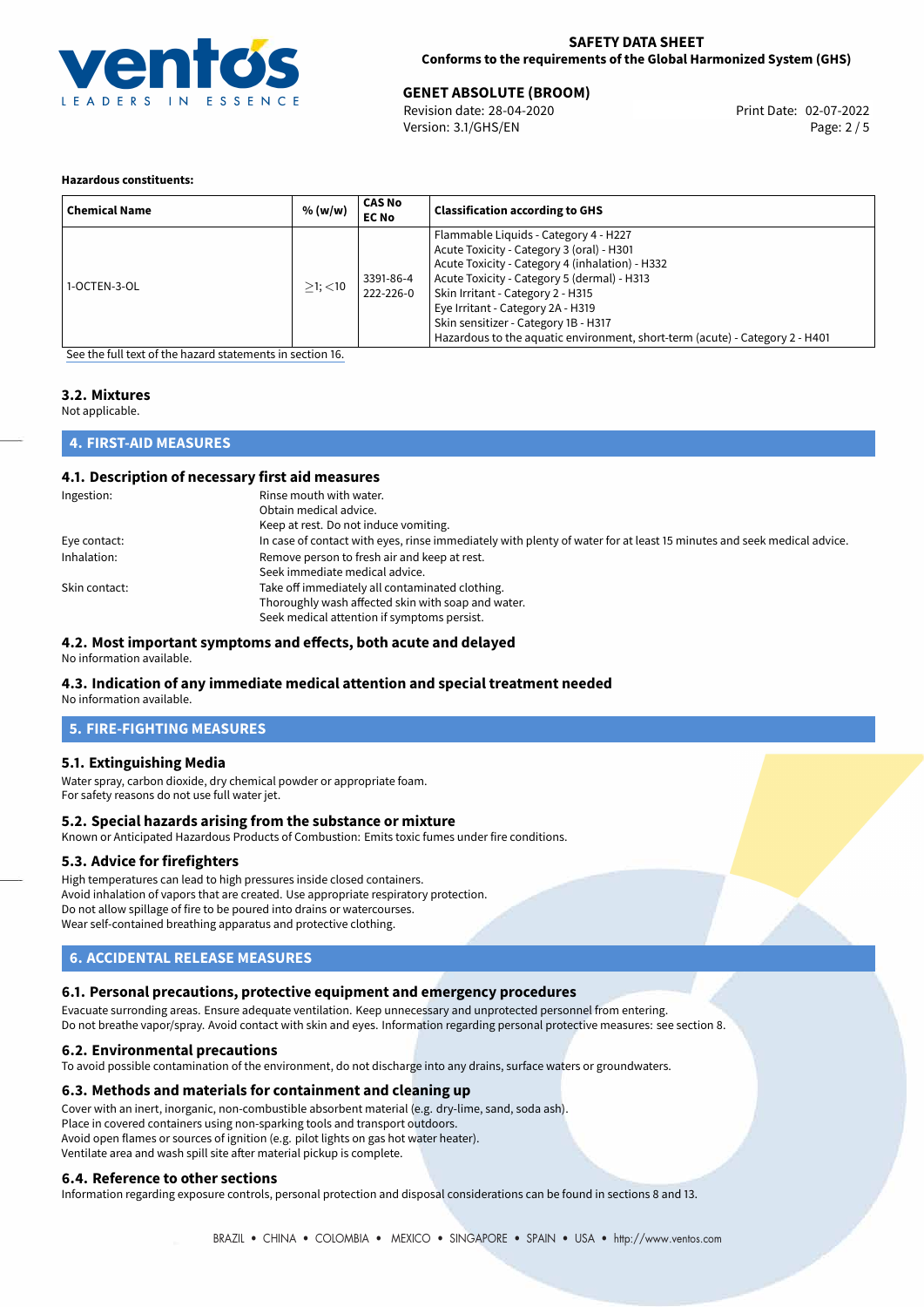

# **GENET ABSOLUTE (BROOM)**<br>
Revision date: 28-04-2020<br> **Drint Date: 02-07-2022**

Revision date: 28-04-2020 Version: 3.1/GHS/EN Page: 3 / 5

## **7. HANDLING AND STORAGE**

### **7.1. Precautions for safe handling**

Do not store or handle this material near food or drinking water. Do not smoke. Avoid contact with the eyes, skin and clothing. Wear protective clothing and use glasses. Observe the rules of safety and hygiene at work. Keep in the original container or an alternative made from a compatible material.

## **7.2. Conditions for safe storage, including any incompatibilities**

Store in tightly closed and preferably full containers in a cool, dry and ventilated area, protected from light. Keep away from sources of ignition (e.g. hot surfaces, sparks, flame and static discharges). Keep away from incompatible materials (see section 10).

#### **7.3. Specific end use(s)**

No information available.

**8. EXPOSURE CONTROLS AND PERSONAL PROTECTION**

#### **8.1. Control parameters**

Components with occupational exposure limits: None known.

#### **8.2. Exposure controls**

Measures should be taken to prevent materials from being splashed into the body. Provide adequate ventilation, according to the conditions of use. Use a mechanical exhaust if required.

#### **8.3. Individual protection measures, such as personal protective equipment**

| Eye/Face protection:             | Chemical safety goggles are recommended. Wash contaminated goggles before reuse.                                                            |
|----------------------------------|---------------------------------------------------------------------------------------------------------------------------------------------|
| Hand Protection:                 | Chemical-resistant gloves are recommended. Wash contaminated gloves before reuse.                                                           |
| Body protection:                 | Personal protective equipment for the body should be selected based on the task being performed and the risks<br>involved.                  |
| Respiratory Protection:          | In case of insufficient ventilation, use suitable respiratory equipment.                                                                    |
| Environmental exposure controls: | Emissions from ventilation or process equipment should be checked to ensure they comply with environmental<br>protection legislation.       |
|                                  | In some cases, filters or engineering modifications to the process equipment will be necessary to reduce emissions to<br>acceptable levels. |
|                                  |                                                                                                                                             |

## **9. PHYSICAL AND CHEMICAL PROPERTIES**

#### **9.1. Information on basic physical and chemical properties**

| Appearance:                            | Solid                     |
|----------------------------------------|---------------------------|
| Colour:                                | Conforms to standard      |
| Odour:                                 | Conforms to standard      |
| Odour theshold:                        | Not determined            |
| pH:                                    | Not determined            |
| Melting point/freezing point:          | Not determined            |
| Boling point/boiling range (°C):       | Not determined            |
| Flash point:                           | $101^{\circ}$ C           |
| Evaporation rate:                      | Not determined            |
| Flammability:                          | Not determined            |
| Lower flammability/Explosive limit:    | Not determined            |
| Upper flammability/Explosive limit:    | Not determined            |
| Vapour pressure:                       | Not determined            |
| Vapour Density:                        | Not determined            |
| Density:                               | Not determined            |
| Relative density:                      | Not determined            |
| Water solubility:                      | <b>INSOLUBLE IN WATER</b> |
| Solubility in other solvents:          | <b>SOLUBLE IN ETHANOL</b> |
| Partition coefficient n-octanol/water: | Not determined            |
| Auto-ignition temperature:             | Not determined            |
| Decomposition temperature:             | Not determined            |
| Viscosity, dynamic:                    | Not determined            |
| Viscosity, kinematic:                  | Not determined            |
| Explosive properties:                  | Not determined            |
| Oxidising properties:                  | <b>NONE EXPECTED</b>      |
|                                        |                           |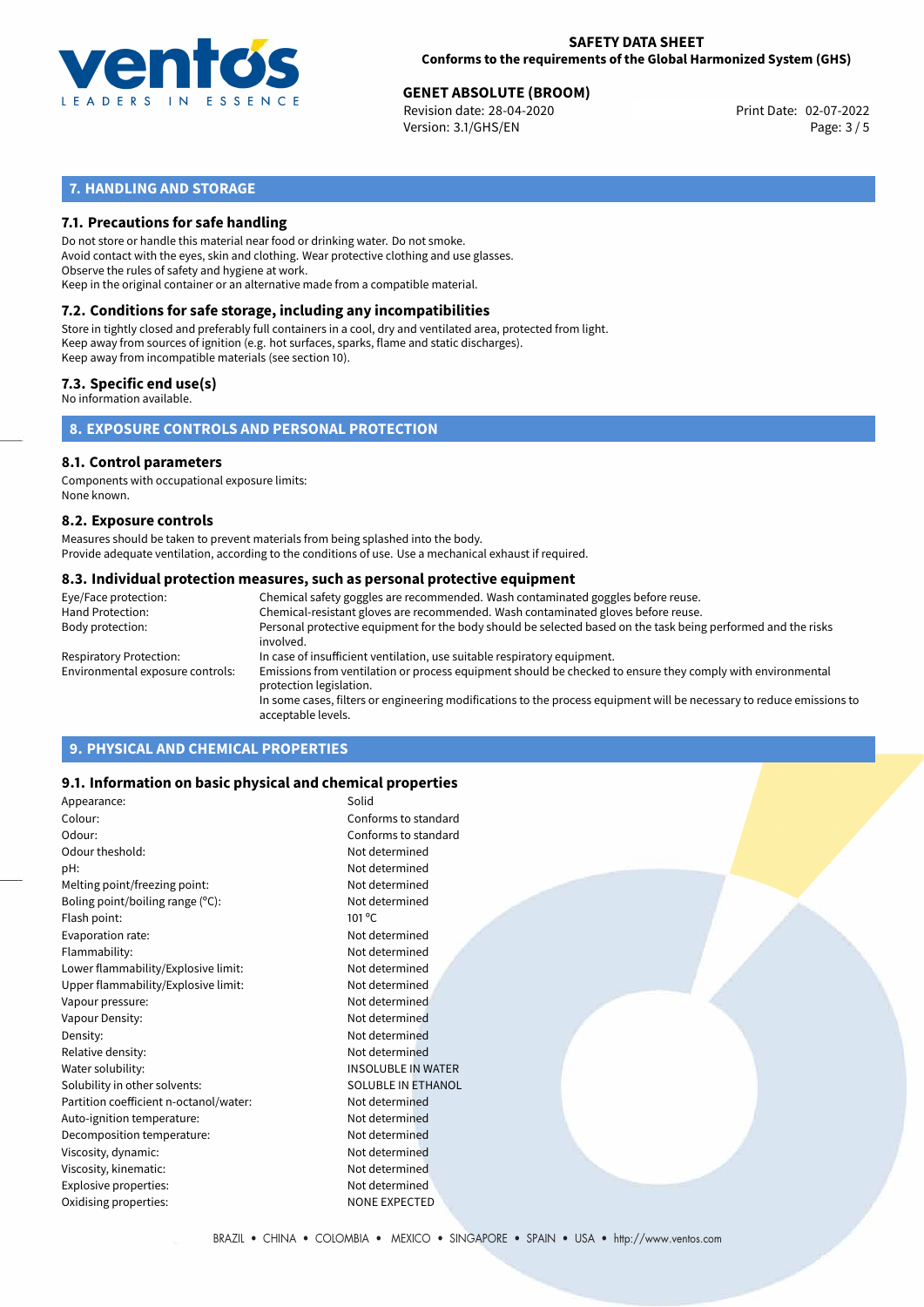

# **GENET ABSOLUTE (BROOM)**<br>
Revision date: 28-04-2020<br> **Drint Date: 02-07-2022**

Revision date: 28-04-2020 Version: 3.1/GHS/EN Page: 4 / 5

## **10. STABILITY AND REACTIVITY**

#### **10.1. Reactivity**

No hazardous reactions if stored and handled as prescribed/indicated.

#### **10.2. Chemical stability**

The product is stable if stored and handled as prescribed/indicated.

#### **10.3. Possibility of hazardous reactions**

No hazardous reactions if stored and handled as prescribed/indicated.

#### **10.4. Conditions to Avoid**

Conditions to Avoid: Excessive heat, flame or other ignition sources.

#### **10.5. Incompatible materials**

Avoid contact with strong acids and bases and oxidizing agents.

#### **10.6. Hazardous decomposition products**

During combustion may form carbon monoxide and unidentified organic compounds.

## **11. TOXICOLOGICAL INFORMATION**

| <b>Acute toxicity</b>                    | Based on the data available, the criteria for classification are not met. |
|------------------------------------------|---------------------------------------------------------------------------|
| <b>Skin corrosion/irritation</b>         | Causes mild skin irritation.                                              |
| Serious eye damage/irritation            | Based on the data available, the criteria for classification are not met. |
| <b>Respiratory or skin sensitisation</b> | May cause an allergic skin reaction.                                      |
| <b>Germ cell mutagenicity</b>            | Based on the data available, the criteria for classification are not met. |
| Carcinogenicity                          | Based on the data available, the criteria for classification are not met. |
| <b>Reproductive toxicity</b>             | Based on the data available, the criteria for classification are not met. |
| <b>STOT-single exposure</b>              | Based on the data available, the criteria for classification are not met. |
| <b>STOT-repeated exposure</b>            | Based on the data available, the criteria for classification are not met. |
| <b>Aspiration hazard</b>                 | Based on the data available, the criteria for classification are not met. |

## **12. ECOLOGICAL INFORMATION**

#### **12.1. Toxicity**

**Assessment:** Harmful to aquatic life. **Experimental/calculated data:** No information available.

## **12.2. Degradability**

No information available. **12.3. Bioaccumulative potential**

## No information available.

**12.4. Soil mobility** No information available.

#### **12.5. Other adverse effects**

See also sections 6, 7, 13 and 15 Do not allow to get into waste water or waterways.

## **13. DISPOSAL CONSIDERATIONS**

#### **13.1. Waste treatment methods**

Dispose of in accordance with national and local environmental regulations.